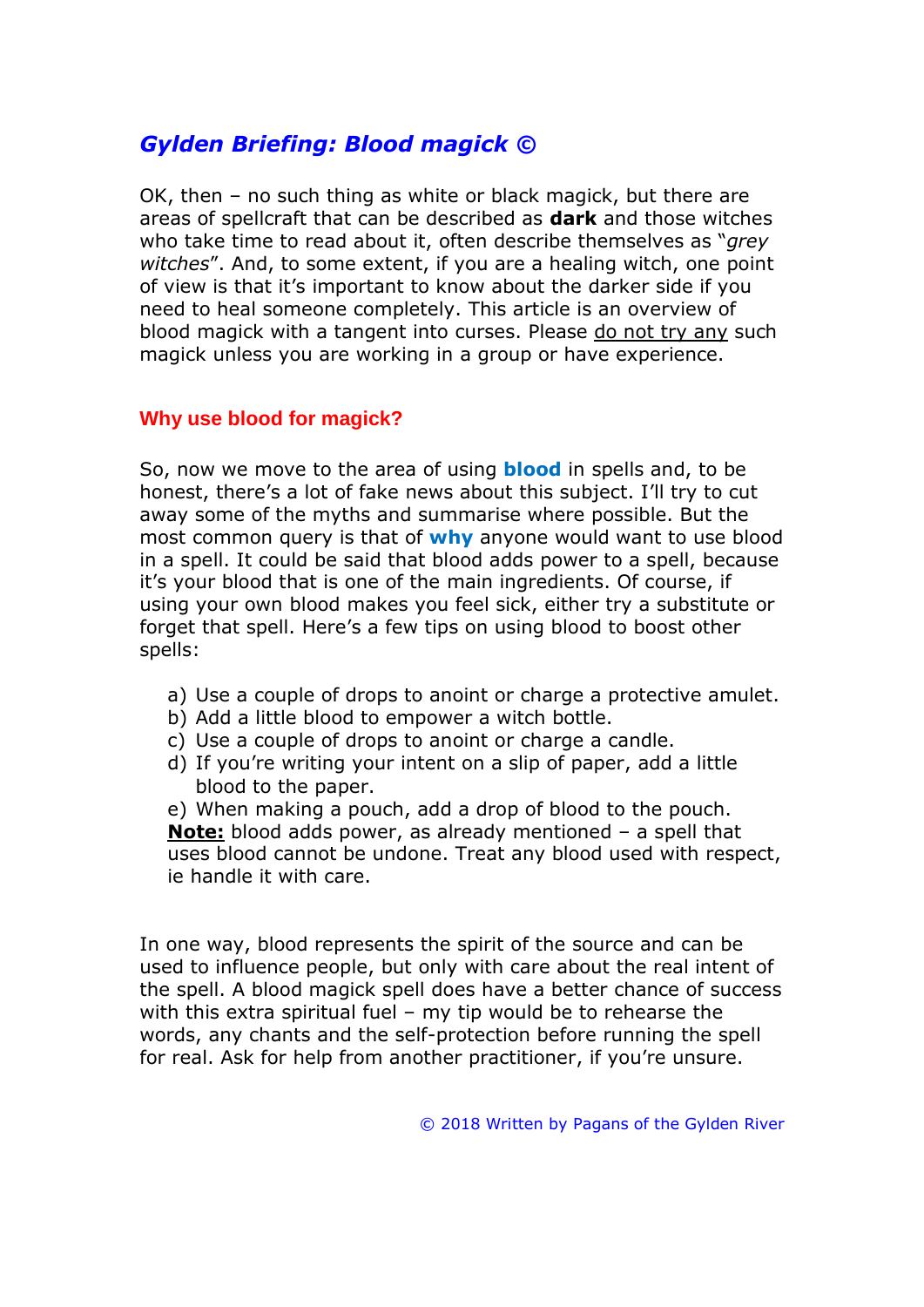### **Preparation**

**Zing!** – time to dispel an urban myth. Blood magick is never the same as sacrifice, human or otherwise. It only needs a little drop of blood for an effective spell, either by pricking your finger or (if female) using a little menstrual blood. Let's try to forget all those films where an evil hag killed someone with a long knife for the blood magick spell. It is possible to use blood magick for revenge, but there are easier ways.



Oh yes, also remember to maintain **hygiene and safety** by putting TCP and a plaster or bandage over the place where you drew the blood. Do not forget to sterilise any needles in advance and use clean cotton pads for cleaning your skin thoroughly. Running a successful spell won't be much recompense for picking up blood poisoning later. Ah yes, also sterilise all the tools used in the spell – wand, chalice, candles, holders, etc.

It doesn't really need me to say only take what you require for that spell – a few drops at most. This might seem obvious, but it might be worth practising the drawing of blood. If you're like me, ie diabetic, it's not a problem because of the insulin self-tester, but quite a few people have problems taking their own blood for a spell on a hit-and-hope basis. Reminds me of the time I went for a blood test at the clinic and the nurse attempted to take a vial of my blood for testing. I say "attempted", because she actually hit a main vein in my arm – there was blood on the floor, on the pillow, on the chair and everywhere except in the vial! True story that.

© 2018 Written by Pagans of the Gylden River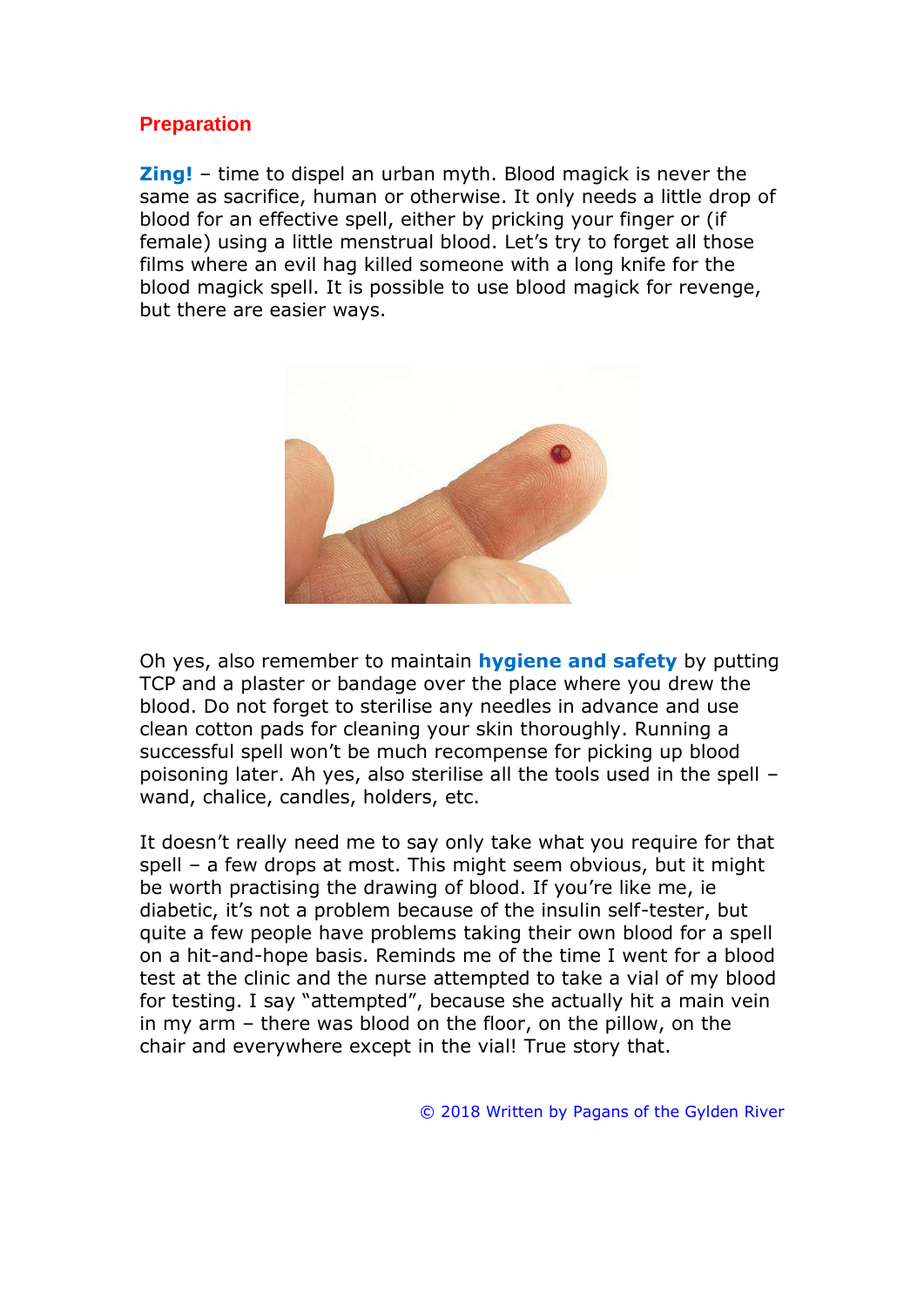## **Blood magick in practice**

I've already referred to the point that a blood magick spell cannot be reversed. Thus, it's vital that you know in advance why the spell is necessary. Think of it like a binding spell – experienced witches tend to avoid binding spells on the grounds of ethics. Newbies or the unethical simply rush in and think that love spells (for example) made with their own blood will have much more power. Well, they're not wrong, but I'm quite unequivocal in condemning anyone who casts a spell that forces a third party to do something against their will.

So, you need to think about **intent** and whether the spell needs the extra infusion of power from your blood and spirit. This point also applies to blood taken from a third party or an animal – best **not** to do so, as it may be contaminated with negative energy. Again, if you're casting a blood magick spell that is tainted with your desire for revenge on someone or another powerful emotion, it's a good idea just to step away from the spell, take a deep breath and consider your motives. It's another reason why blood magick is best done in a group – for other people to provide **balance and focus.** There's lots of points to consider, in advance, before casting a circle and splashing the blood around. Here's a few more to think about.

- 1. A good blood magick spell will be performed by someone who has done it before, is confident of the outcome and will not be put off by outside distractions.
- 2. After all, some people either faint or are sick at the sight of blood. If so, then the group may have to use some other form of **sympathetic magick** for that spell, eg hair, nail clippings, saliva or urine.
- 3. As with all spells really, but particularly with blood magick, rehearse the chants beforehand.
- 4. Try to find a sacred place for the casting that has no phones, computers, any sources of EMF smog, etc.
- 5. Again, as with lots of spells, if your intent is **greed**, eg to gain material wealth or personal power, just forget it. Blood magick for this type of intent will backfire in the most spectacular way. Can't speak from experience, but this is a general rule of thumb.
- 6. Another thing is that it's actually not safe to digest blood during a spell – one drop of blood is not a problem, but a lot may see you in A&E with organ failure or potential hepatitis.
- 7. Don't forget that **dragon's blood** is a blood red plant resin from South America.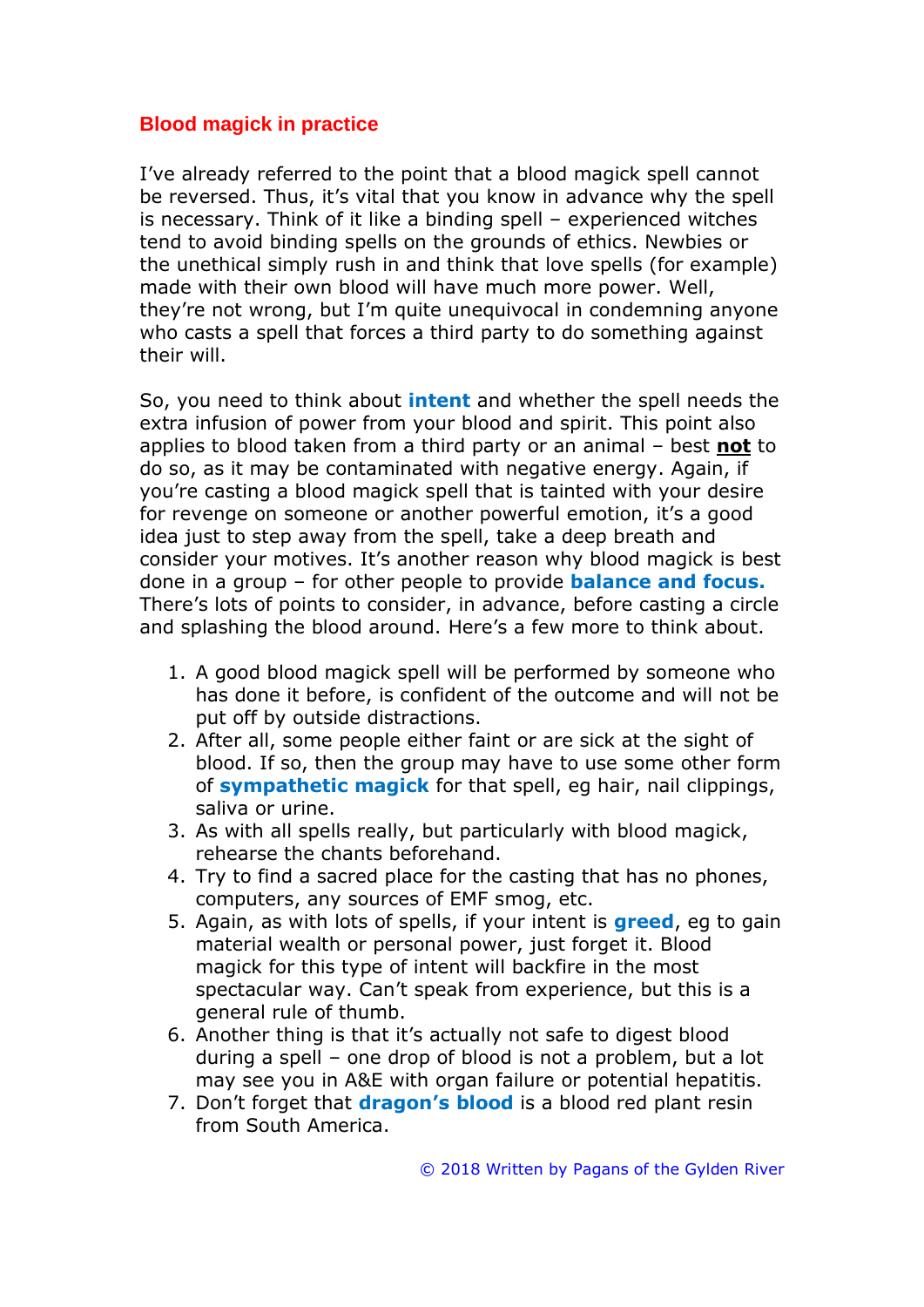#### **Working with curses and hexes**

Closely linked to the subject of blood magick is the area of curses and malevolent spells. Before we start with this topic, I'm not going to show you how to cast a curse or a hex for two reasons. Wiccan followers can probably add a third reason or so, linked to the Rede and the Threefold Rule, both of which were invented in the middle of last century.

My two reasons are, first, there's very few times when you need to inflict a curse on someone – quite often a basic knot or banishment spell will accomplish your aim. Second, you really have to feel your intent. Downloading a curse from the internet is just not good enough – you have to write your words from scratch and really focus on the subject of your malice – this is the correct term as there's very few good intentions in a hex!

Having said that, it's still important for a witch to know how to break a curse or hex. Sadly, I've had to do this twice so far in 2018, both for the protection of the same group of people from a, well, vindictive group of pagans.

Sometimes, you need extra power to break a hex and I'd suggest that either you ask another witch to boost your spell or you factor in a pre-spell, eg drawing down the moon, before you begin the protection words. That's what a hex-buster is – the ultimate protection spell – again, you need to write your words from scratch, invoke the help of your own deity and focus on the outcome.

**Important safety tip:** do not run this type of spell without experience, because of the rebound effect. You need to be protected from any fall-out from the breakage of the original hex. And here's the thing, I do call upon the help of a deity (of course), but I also request the protective power of an elemental spirit during the spell, which permits me to send a curse or hex back to source with interest. All you Wiccans still reading this text can now stop holding your breath (joke).

Actually, something very practical that you could use to protect you or your property against curses is to make a **witch bottle**. It could be anything from a small glass bottle and stopper to a jam jar, with the following contents.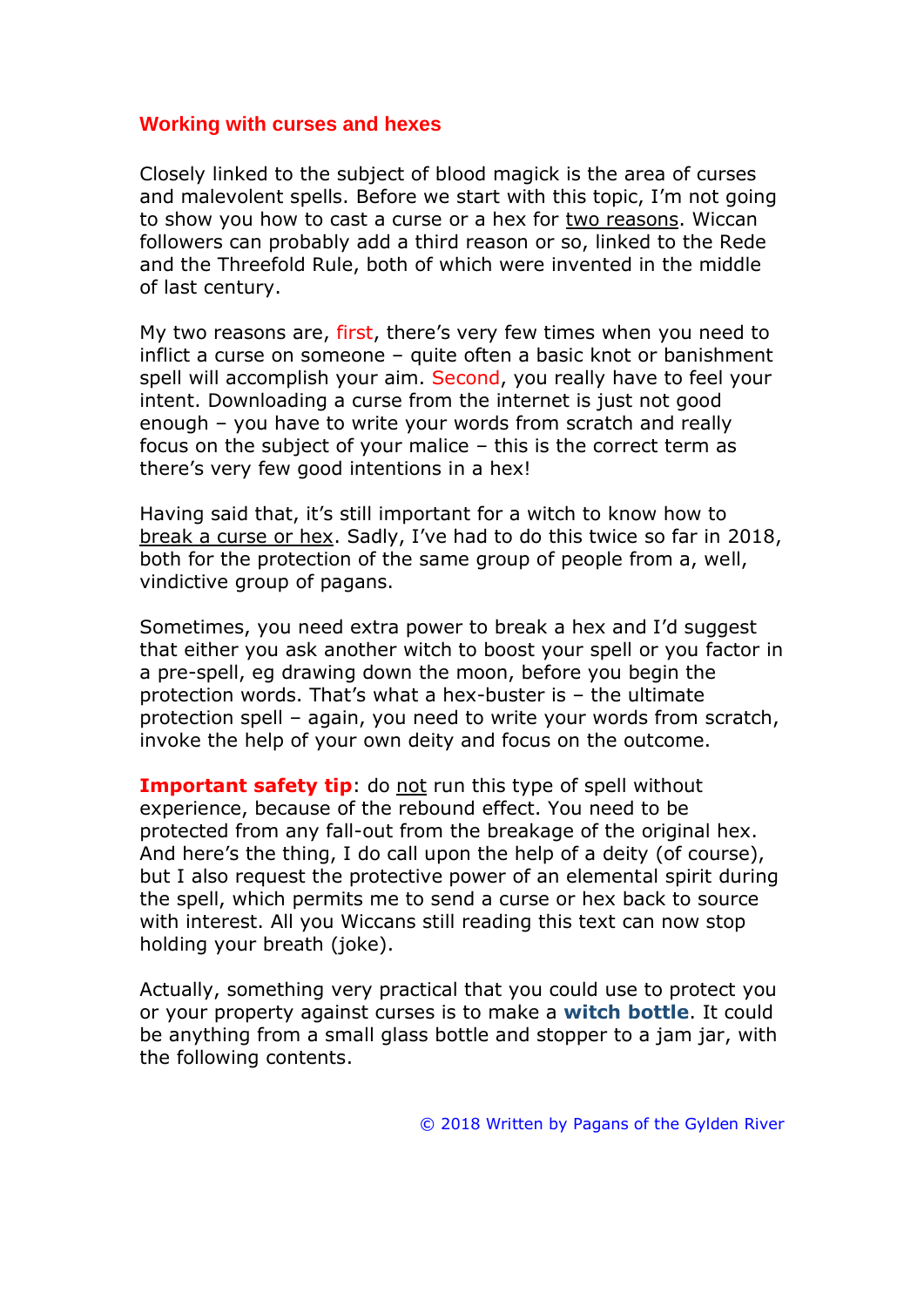- ➢ Pins, rusty screws or bent nails
- ➢ Soil, salt or sand
- ➢ Protective herbs, eg dill, rosemary or garlic
- $\triangleright$  A small crystal to focus the spell, eg quartz
- $\triangleright$  Red string or ribbon
- ➢ Drops of blood or a blood-substitute from its maker
- ➢ The lid or stopper should be sealed with wax from a purple or black candle, to repel negative energies – and a pentacle marked on the top
- $\triangleright$  Dedicate the bottle here's a possible form of words, but it's better to create your own:
- ➢ *O Lord and Lady, who protect our home, Guard us with all your might, Protect us from all evil that comes, With this bottle sealed so tight. Keep us safe, I pray to you, For this bottle to act as a guard, Letting good to pass, but not the bad, With the power inside this jar. As above, so below, so mote it be*.
- ➢ Don't forget to put the witch bottle either on the perimeter of your property or anywhere it's not going to be disturbed **Tip:** if you're creating the bottle for another, blood or urine is not needed, but you could use wine or mead instead and let the recipient consecrate it in his or her own way.

## **Conclusion: vampires**

Vampirism remains a lifestyle of choice for many people across the world who believe in the power of the blood they consume - such people are described as *sanguinarians*. However, in other places, belief in the power of blood can be fatal (literally).

In October 2017, the UN had to relocate staff from two districts in southern Malawi, following a vampire scare that left at least five people dead. Lynch mobs had been responsible for the killing of those accused of vampirism during September-October. The Malawi President, Peter Mutharika, described the reports as *distressing and agonising*, adding: "*This development has been of grave concern to the President and the entire Government. Belief in witchcraft is widespread in rural Malawi, one of the world's poorest countries, where many aid agencies work*."